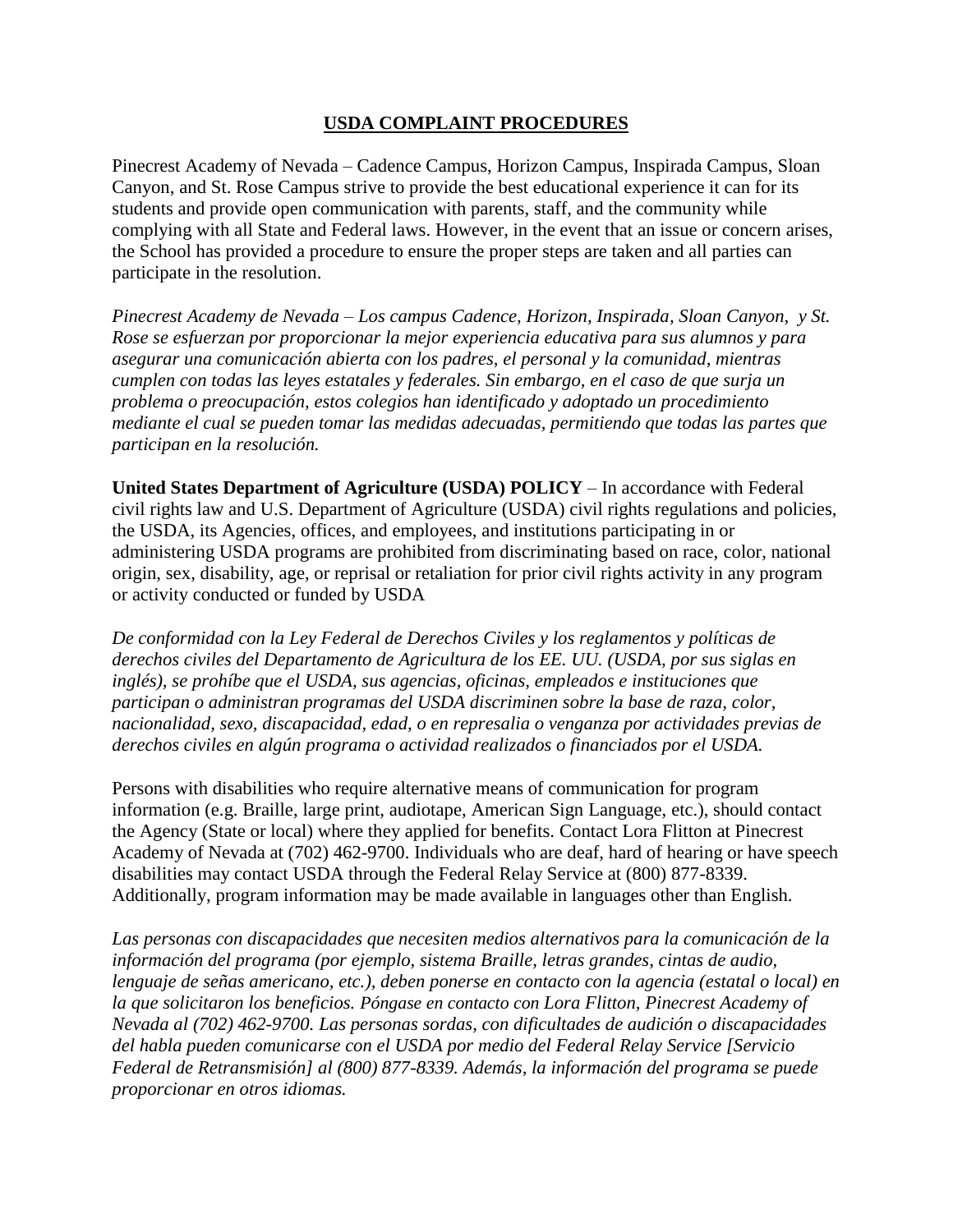# **USDA COMPLAINT INSTRUCTIONS**

To file a program complaint of discrimination, complete the [USDA Program Discrimination](http://www.ocio.usda.gov/sites/default/files/docs/2012/Complain_combined_6_8_12.pdf)  [Complaint Form,](http://www.ocio.usda.gov/sites/default/files/docs/2012/Complain_combined_6_8_12.pdf) (AD-3027) found online at:

[http://www.ascr.usda.gov/complaint\\_filing\\_cust.html,](http://www.ascr.usda.gov/complaint_filing_cust.html) and at any USDA office, or write a letter addressed to USDA and provide in the letter all of the information requested in the form. To request a copy of the complaint form, call (866) 632-9992. Submit your completed form or letter to USDA by:

- (1) mail: U.S. Department of Agriculture Office of the Assistant Secretary for Civil Rights 1400 Independence Avenue, SW Washington, D.C. 20250-9410;
- (2) fax: (202) 690-7442; or
- (3) email: program.intake@usda.gov.

## **This institution is an equal opportunity provider.**

*Para presentar una denuncia de discriminación, complete el [Formulario de Denuncia de](http://www.ocio.usda.gov/sites/default/files/docs/2012/Complain_combined_6_8_12.pdf)  [Discriminación del Programa del USDA,](http://www.ocio.usda.gov/sites/default/files/docs/2012/Complain_combined_6_8_12.pdf) (AD-3027) que está disponible en línea en: [http://www.ascr.usda.gov/complaint\\_filing\\_cust.html](http://www.ascr.usda.gov/complaint_filing_cust.html) y en cualquier oficina del USDA, o bien escriba una carta dirigida al USDA e incluya en la carta toda la información solicitada en el formulario. Para solicitar una copia del formulario de denuncia, llame al (866) 632-9992. Haga llegar su formulario lleno o carta al USDA por:*

- *(1) correo: U.S. Department of Agriculture Office of the Assistant Secretary for Civil Rights 1400 Independence Avenue, SW Washington, D.C. 20250-9410;*
- *(2) fax: (202) 690-7442; o*
- *(3) correo electrónico: program.intake@usda.gov.*

*Esta institución es un proveedor que ofrece igualdad de oportunidades.*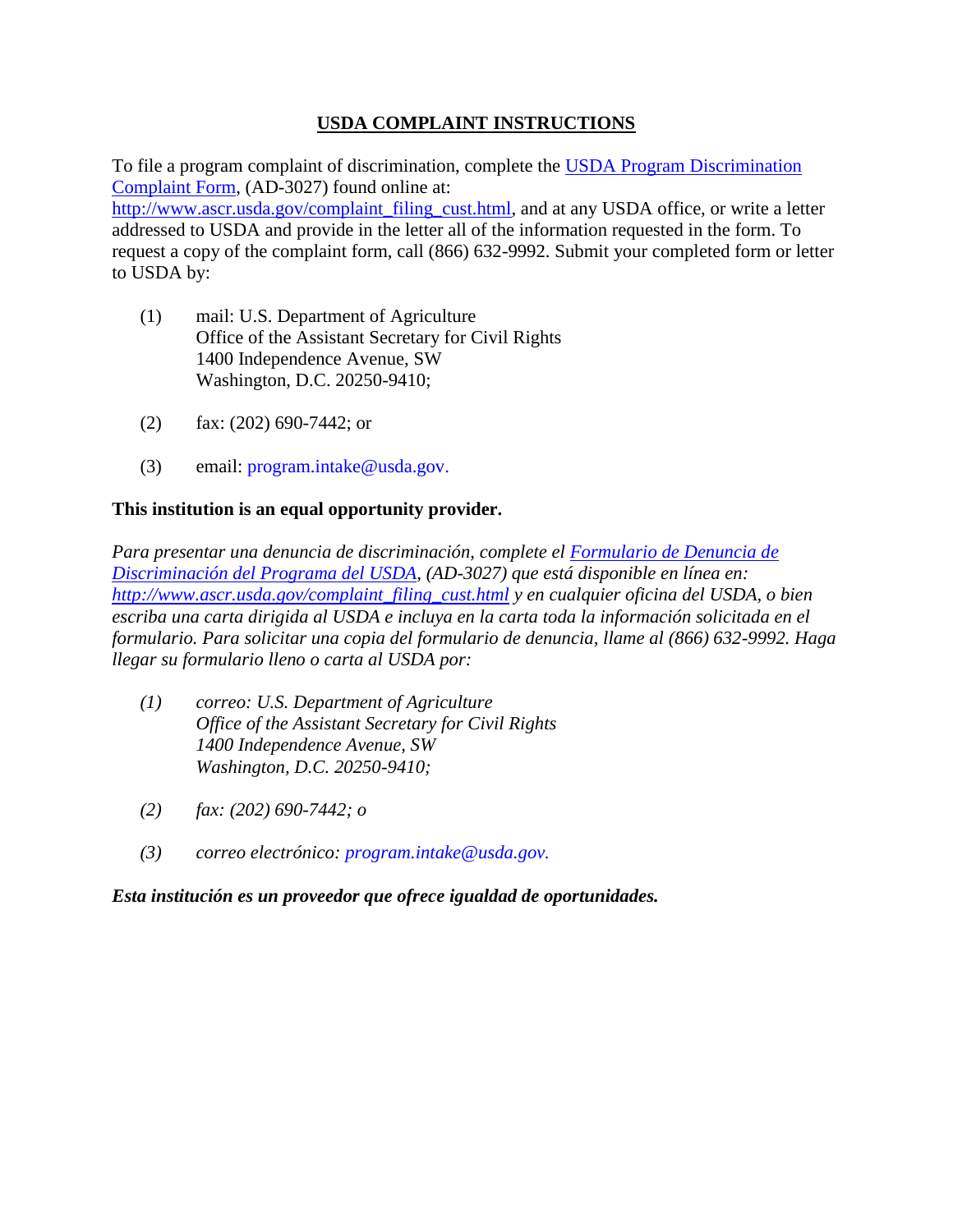# **Frequently Asked Questions**

### **How do I request a waiver of the 180-day filing deadline?**

A waiver may be granted for the following reasons: (1) the discriminatory act could not reasonably be expected to be known within the 180-day period; (2) illness or incapacitation; (3) the same complaint was filed with another Federal, state, or local agency; and (4) any other basis determined by the Director of the Office of Adjudication.

## **Whom may I contact for further information on filing a program discrimination complaint?**

You may contact the Office of Assistant Secretary for Civil Rights, Information Research Service, on (866) 632-9992 (toll free) or (202) 260-1026 or send an email to the Office of the Assistant Secretary for Civil Rights at CR-INFO@ascr.usda.gov. Individuals who are deaf, hard of hearing, or have speech disabilities, may contact us through the Federal Relay Service on (800) 877-8339 or (800) 845-6136 (Spanish).

## **How is my discrimination complaint processed?**

Filing a USDA program discrimination complaint does not waive or toll requirements for filing a lawsuit. Complainants are advised that they may wish to consult a lawyer at their earliest convenience to ensure that their rights are protected and preserved.

#### **Intake Stage**

The first stage of the program discrimination complaint process is the intake stage. At this stage, the Office of Adjudication determines whether your complaint meets the legal requirements to be accepted for processing. Prior to making this determination, the Office of Adjudication may request clarification or additional information about the complaint from you. For more information about what must be included in your complaint, read [How To File A Program](http://www.ascr.usda.gov/complaint_filing_program.html)  [Discrimination Complaint](http://www.ascr.usda.gov/complaint_filing_program.html) found at [http://www.ascr.usda.gov/complaint\\_filing\\_program.html.](http://www.ascr.usda.gov/complaint_filing_program.html)

If your complaint is not accepted for processing, the Office of Adjudication will send you a letter notifying you why your complaint was not accepted and your complaint will be dismissed. If appropriate, your dismissed complaint may be referred to an agency or forum that may assist in resolving the issues. In this case, you will also be notified of the referral.

If your complaint is accepted for processing, the Office of Adjudication will send you a letter to notifying you of the acceptance and inform you of the issues that will be investigated. The USDA agency that your complaint is against will be required to prepare a written statement giving their position regarding your complaint. After the agency's position statement is received, the case will be sent to the next stage, investigation.

#### **Investigation Stage**

During the investigation stage, the Office of Adjudication will assign an investigator to the complaint. The investigator will contact you, any agency employees involved, and any other appropriate individual, to obtain sworn statements and documents relating to the issues in the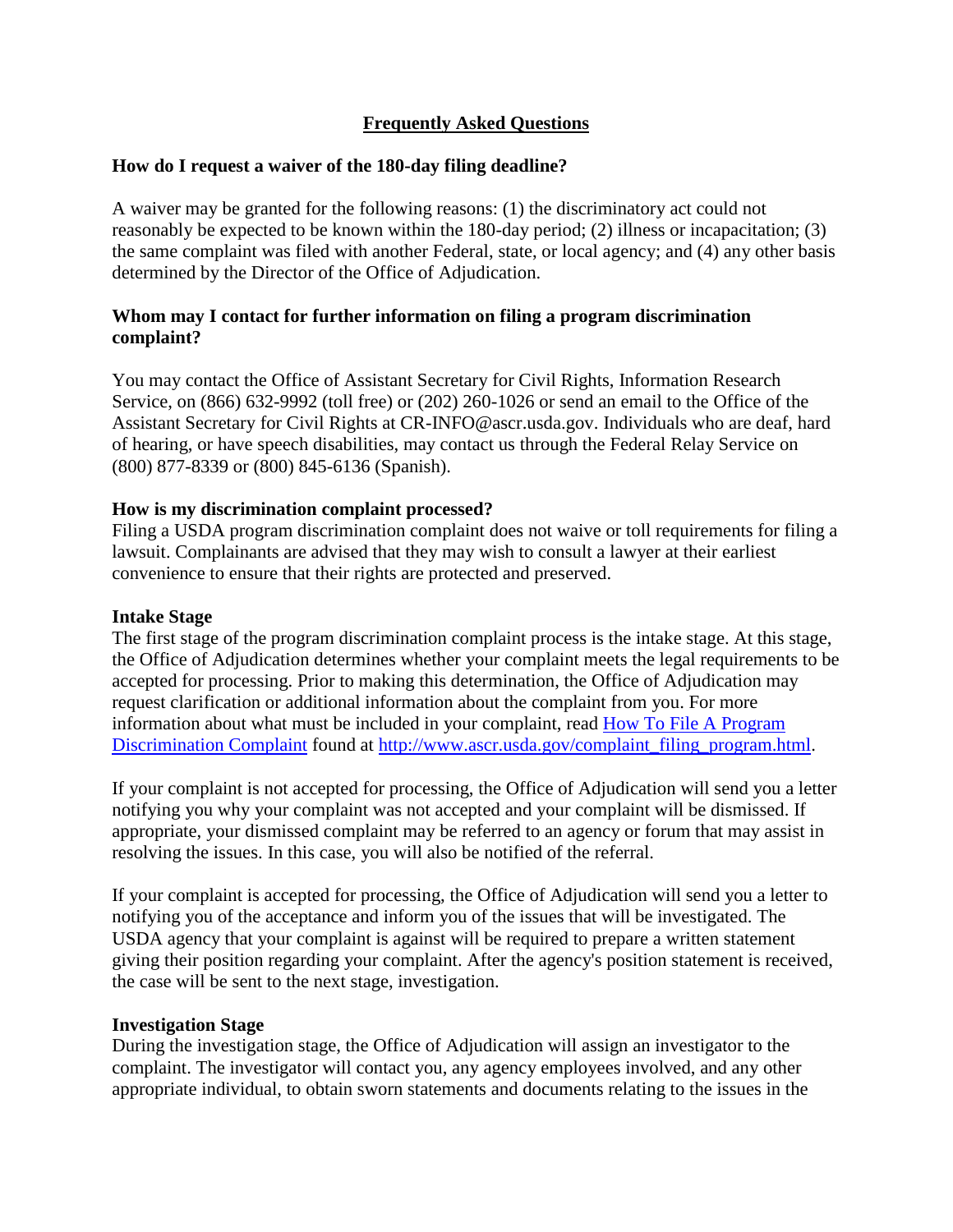complaint. After the complaint is investigated, a Report of Investigation is prepared and the complaint is sent to the next stage, adjudication. The complainant may obtain a copy of the Report of Investigation, after the complaint is closed, by making a request under the [Freedom of](http://www.ascr.usda.gov/foia_cr.html)  [Information Act](http://www.ascr.usda.gov/foia_cr.html) found at [http://www.ascr.usda.gov/foia\\_cr.html.](http://www.ascr.usda.gov/foia_cr.html)

## **Adjudication Stage**

During the adjudication stage, the Office of Adjudication will review the Report of Investigation and perform a legal and factual analysis of the complaint to determine whether discrimination occurred. Based on this analysis, the Office of Adjudication will issue a Final Agency Decision. The Final Agency Decision will contain an analysis of the claims in the complaint and the Office of Adjudication conclusions and findings, including whether discrimination was found.

If discrimination is found, the Office of Adjudication may attempt to settle the complaint or take other corrective action, as appropriate. If no discrimination is found, the complaint is closed. A copy of the Final Agency Decision will be mailed to the complainant after it is signed by the Director of the Office of Adjudication.

If your complaint alleges discrimination based on disability, you may appeal the Final Agency Decision to the Assistant Secretary for Civil Rights within 90 days of receipt of the Final Agency Decision. This opportunity for appeal applies only to complaints alleging discrimination based on disability.

## NOTE

In complaints alleging discrimination in certain USDA programs or those falling under the authority of other government agencies or departments, the complaint may be is processed in accordance with a Memorandum of Understanding. In those instances, the procedure used to process your complaint may be different from the procedure described above. The procedure used will be determined by the Memorandum of Understanding.

# **OTHER WAYS TO FILE A COMPLAINT**

When facing an issue you wish to be addressed, please follow the procedures listed below (please note that at any step in the process below, you can file your complaint directly with the USDA):

- 1. Complete a Formal Complaint Form (included below) and return it to the Principal.
- 2. Once the Principal has the complaint, they will formally investigate the issue and respond in writing.
- 3. If the Principal is not able to resolve the issue, a complaint can be made to the Executive Director of Pinecrest Academy of Nevada who will investigate the issue and respond in writing.
- 4. A complaint may be filed directly with the United States Department of Agriculture or the Office of Civil Rights at any time throughout this process. Please see the instructions for filing a program discrimination complaint below: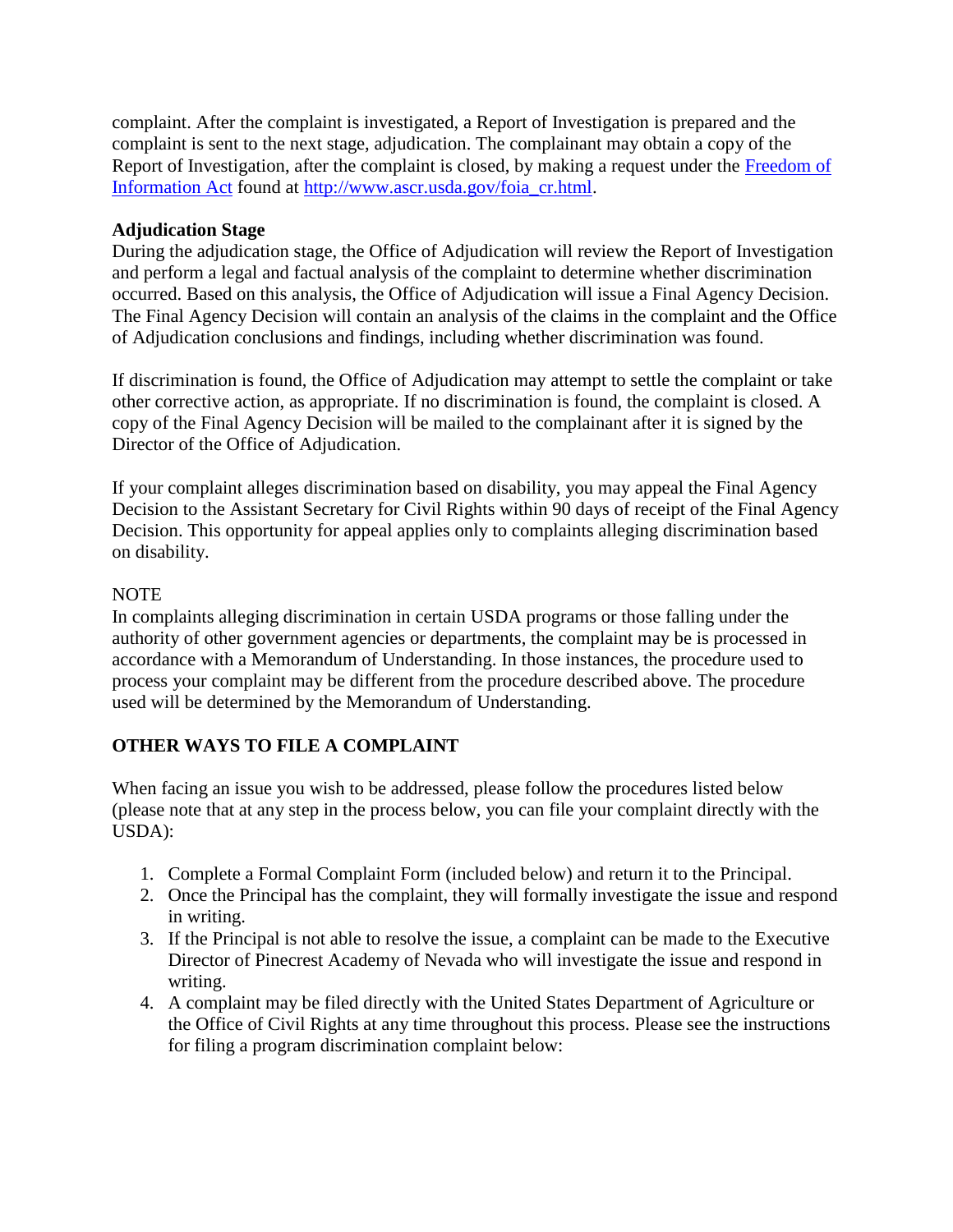#### *Preguntas Frecuentes*

#### *¿Cómo solicito una exención a la fecha límite de 180 días?*

*Una excepción será otorgada por las siguientes razones: (1) no pudo razonablemente prever que el acto discriminatorio sería conocido dentro del período de 180 días; (2) enfermedad o incapacidad; (3) la misma denuncia fue presentada a otra agencia federal, estatal o local; y (4) cualquier otra base determinada por el Director de la Oficina de Adjudicación.*

#### *¿Con quién me comunico para obtener más información sobre cómo presentar una denuncia de discriminación del programa?*

*Puede comunicarse con la Oficina del Subsecretario de Derechos Civiles, Servicio de Información de Investigación, en el (866) 632 a 9992 (llamada gratuita) o (202) 260-1026 o envíe un mensaje de correo electrónico a la Oficina del Subsecretario de Derechos Civiles en CR -INFO@ascr.usda.gov. Las personas sordas, con problemas de audición o discapacidades del habla, pueden ponerse en contacto con nosotros a través del Servicio de Retransmisión Federal en (800) 877-8339 o (800) 845-6136 (español).*

#### *¿Cómo se procesa mi denuncia de discriminación?*

*La presentación de una denuncia de discriminación programa del USDA no exime ni cumple con los requisitos para presentar una demanda legal. Se aconseja a los reclamantes que consulten con un abogado lo antes posible para asegurar que sus derechos sean protegidos y conservados.*

#### *Etapa de admisión*

*La primera etapa del proceso de denuncia de discriminación del programa es la etapa de admisión. En esta etapa, la Oficina de Adjudicación determina si su reclamación cumple con los requisitos legales para ser aceptada para su procesamiento. Antes de tomar esta determinación, la Oficina de Adjudicación puede solicitar de usted aclaraciones o información adicional sobre la denuncia. Para obtener más información acerca de lo que debe ser incluido en su queja, lea [How To File A Program](http://www.ascr.usda.gov/complaint_filing_program.html)  [Discrimination Complaint](http://www.ascr.usda.gov/complaint_filing_program.html) encontrado en [http://www.ascr.usda.gov/complaint\\_filing\\_program.html.](http://www.ascr.usda.gov/complaint_filing_program.html)*

*Si no aceptan su denuncia para procesamiento, la Oficina de Derechos Civiles le enviará una carta notificándole por las que no fue aceptada y su denuncia será despedida. En algunos casos, su denuncia despedida puede ser referida a una agencia o foro que pueda ayudar a resolver los problemas. En este caso, también se le notificará de la referencia.*

*Si aceptan su denuncia para procesamiento, la Oficina de Derechos Civiles le enviará una carta notificándole de la aceptación e informándole de los temas que serán investigados. La agencia del USDA específicamente denunciada tendrá que preparar una declaración escrita en la que da su posición con respecto a su denuncia. Después de recibir la declaración de posición de la agencia, el caso será enviado a la siguiente etapa, la investigación.*

#### *Etapa de investigación*

*Durante la etapa de investigación, la Oficina de Adjudicación asignará un investigador a la denuncia. El investigador se comunicará con usted, cualquier empleado de las agencias involucradas y cualquier otra persona apropiada, para obtener declaraciones juradas y documentos relativos a los asuntos de la denuncia. Después de investigar la denuncia, se prepara un Informe de*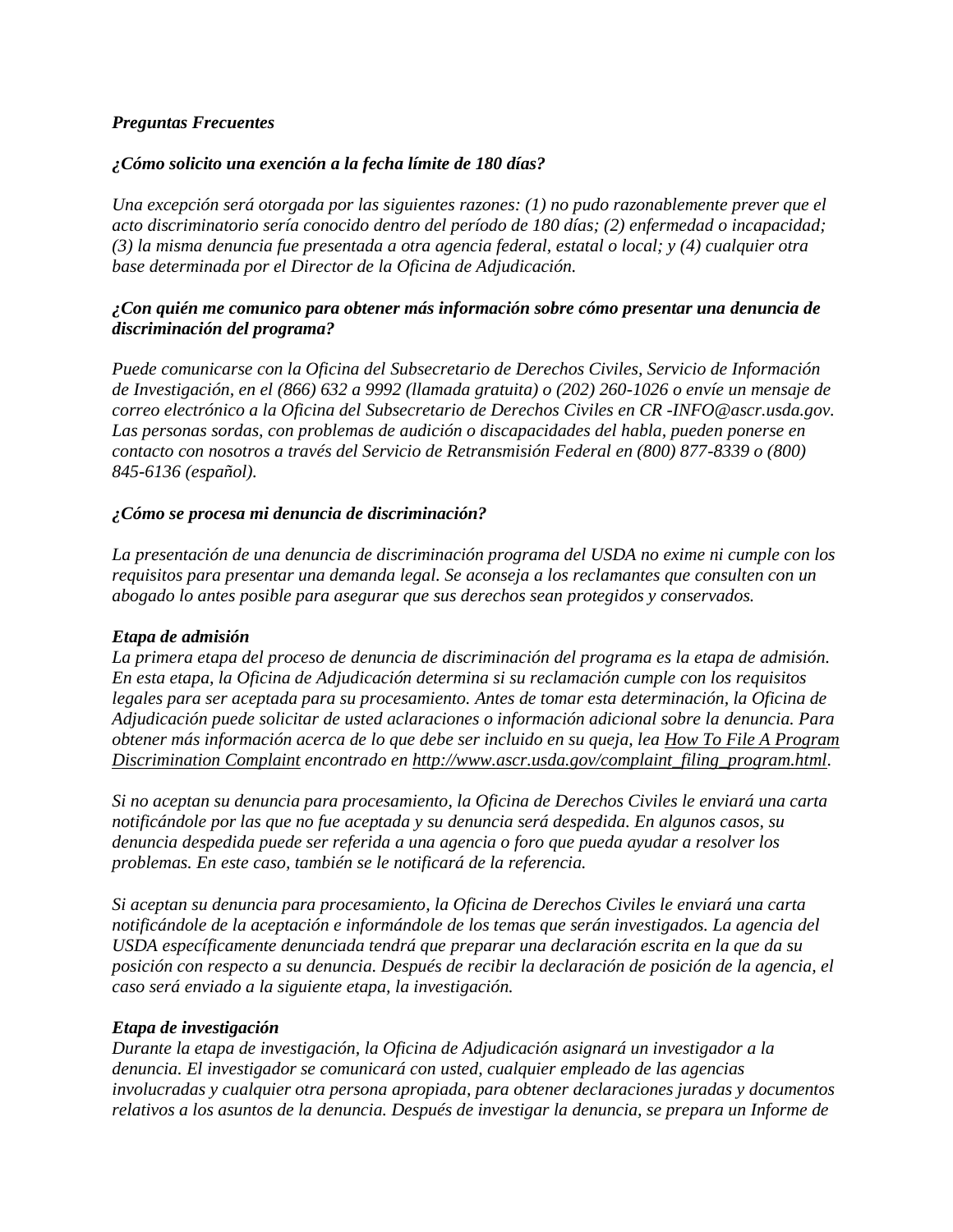*Investigación y la denuncia se envía a la siguiente etapa, la adjudicación. El demandante puede obtener una copia del Informe de Investigación, después de que se cierre, al hacer una solicitud bajo [Freedom of Information Act](http://www.ascr.usda.gov/foia_cr.html) encontrada en [http://www.ascr.usda.gov/foia\\_cr.html.](http://www.ascr.usda.gov/foia_cr.html)*

#### *Etapa de adjudicación*

*Durante la etapa de adjudicación, la Oficina de Adjudicación revisará el Informe de Investigación y realizará un análisis legal y fáctico de la denuncia para determinar si ha ocurrido la discriminación. Sobre la base de este análisis, la Oficina de Adjudicación emitirá una Decisión Final de la Agencia. La Decisión Final de la Agencia contendrá un análisis de las alegaciones en la denuncia y las conclusiones y hallazgos de la Oficina de Adjudicación, incluyendo si se ha encontrado la discriminación.*

*Si se determina que la discriminación ocurrió, la Oficina de Adjudicación puede intentar a resolver la denuncia o tomar otras medidas correctivas, según sean apropiadas. Si no se encuentra ninguna discriminación, la denuncia se cierra. Una copia de la Decisión Final de la Agencia será enviada por correo al demandante después de ser firmada por el Director de la Oficina de Adjudicación.*

*Si su denuncia alega discriminación basada en una discapacidad, puede apelar la Decisión Final de la Agencia al Subsecretario de Derechos Civiles dentro de los 90 días después de recibir la Decisión Final de la Agencia. Esta oportunidad de apelación sólo se aplica a las denuncias que alegan discriminación basada en la discapacidad.*

#### *NOTA*

*En las denuncias que alegan discriminación en ciertos programas del USDA o de los comprendidos bajo la autoridad de otras agencias o departamentos gubernamentales, la denuncia se procesa de acuerdo con un Memorando de Entendimiento. En esos casos, el procedimiento utilizado para procesar su denuncia puede ser diferente del procedimiento descrito anteriormente. El procedimiento utilizado será determinado por el Memorando de Entendimiento.*

#### *OTRAS FORMAS PARA PRESENTAR UNA DENUNCIA*

*Cuando se enfrenta a un problema que desea ser tratado, favor de seguir los pasos detallados a continuación (tenga en cuenta que en cualquier paso en el proceso a continuación, puede presentar su denuncia directamente con el USDA):*

- *1. Rellenar el Formulario de Denuncia Formal adjunto y devolverlo al director del colegio.*
- *2. Después de recibir la denuncia, el director investigará formalmente el tema y responderá por escrito.*
- *3. Si el director no es capaz de resolver el problema, se puede hacer una denuncia al Director Ejecutivo de Pinecrest Academy of Nevada quien investigará el tema y responderá por escrito.*
- *4. Una denuncia puede ser presentada directamente al USDA o la Oficina de Derechos Civiles de los Estados Unidos en cualquier momento durante este proceso. Favor de consultar las instrucciones para la presentación de una denuncia de discriminación a continuación:*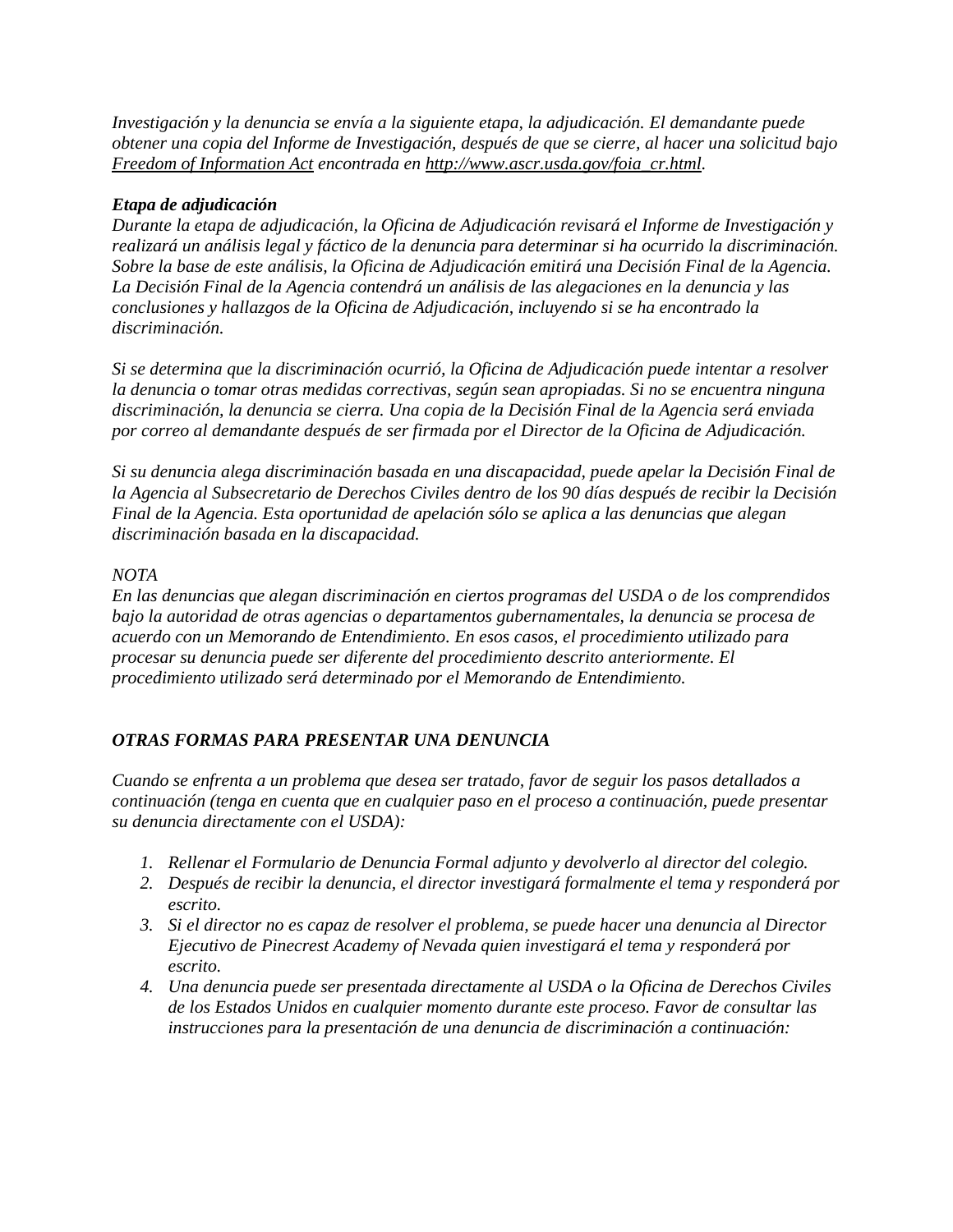## **PINECREST ACADEMY OF NEVADA FORMAL COMPLAINT FORM**

If you feel that you or your child have been discriminated against, please complete this form and return it to the principal at your student's campus. If the complaint involves the principal, this form should be submitted to Lisa Satory, Lead Principal, Pinecrest Academy of Nevada at 675 E. Dale Ave., Henderson, NV 89044 or Lisa.Satory@pinecrestnv.org.

Please include/attach any relevant documentation necessary to complete the investigation.

| Preferred Method of Communication: $\Box$ Telephone $\Box$ Email $\Box$ Mail                                                                                                                                                      |  |  |  |  |
|-----------------------------------------------------------------------------------------------------------------------------------------------------------------------------------------------------------------------------------|--|--|--|--|
|                                                                                                                                                                                                                                   |  |  |  |  |
| Please explain the incident of alleged discrimination and on what basis you feel you were discriminated against                                                                                                                   |  |  |  |  |
| (race, color, religion, sex, age, national origin, marital status, sexual orientation, family/parental status,                                                                                                                    |  |  |  |  |
| disability, limited English proficiency, income derived from a public assistance program, and political beliefs)                                                                                                                  |  |  |  |  |
| (attach additional pages if necessary):                                                                                                                                                                                           |  |  |  |  |
|                                                                                                                                                                                                                                   |  |  |  |  |
|                                                                                                                                                                                                                                   |  |  |  |  |
| ,我们也不能在这里的时候,我们也不能在这里的时候,我们也不能会在这里,我们也不能会不能会不能会不能会不能会不能会不能会。""我们的是我们的,我们也不能会不能会不                                                                                                                                                  |  |  |  |  |
|                                                                                                                                                                                                                                   |  |  |  |  |
|                                                                                                                                                                                                                                   |  |  |  |  |
| Have you contacted anyone regarding this issue? $\Box$ Yes $\Box$ No                                                                                                                                                              |  |  |  |  |
| If yes, whom? $\frac{1}{2}$ is the set of the set of the set of the set of the set of the set of the set of the set of the set of the set of the set of the set of the set of the set of the set of the set of the set of the set |  |  |  |  |
|                                                                                                                                                                                                                                   |  |  |  |  |
|                                                                                                                                                                                                                                   |  |  |  |  |
|                                                                                                                                                                                                                                   |  |  |  |  |
|                                                                                                                                                                                                                                   |  |  |  |  |

*I hereby certify that I have not knowingly withheld any information that may adversely affect the investigation or outcome of this complaint and that the information given by me is true and correct to the best of my knowledge. I further certify that I, the undersigned, have personally completed this form. I understand that any omission or misstatement of material fact on this form may result in my complaint being dismissed and possible legal action being taken. I also understand that I will not be retaliated against for bringing forth this complaint.*

\_\_\_\_\_\_\_\_\_\_\_\_\_\_\_\_\_\_\_\_\_\_\_\_\_\_\_\_\_\_\_\_\_\_\_\_\_\_\_\_\_\_\_\_\_\_\_\_\_\_\_\_\_\_\_\_\_\_\_\_\_\_\_\_\_\_\_\_\_\_\_\_\_\_\_\_\_\_\_\_\_\_\_\_\_\_\_\_\_\_

Signature: \_\_\_\_\_\_\_\_\_\_\_\_\_\_\_\_\_\_\_\_\_\_\_\_\_\_\_\_\_\_\_\_\_\_ Date: \_\_\_\_\_\_\_\_\_\_\_\_\_\_\_\_\_\_